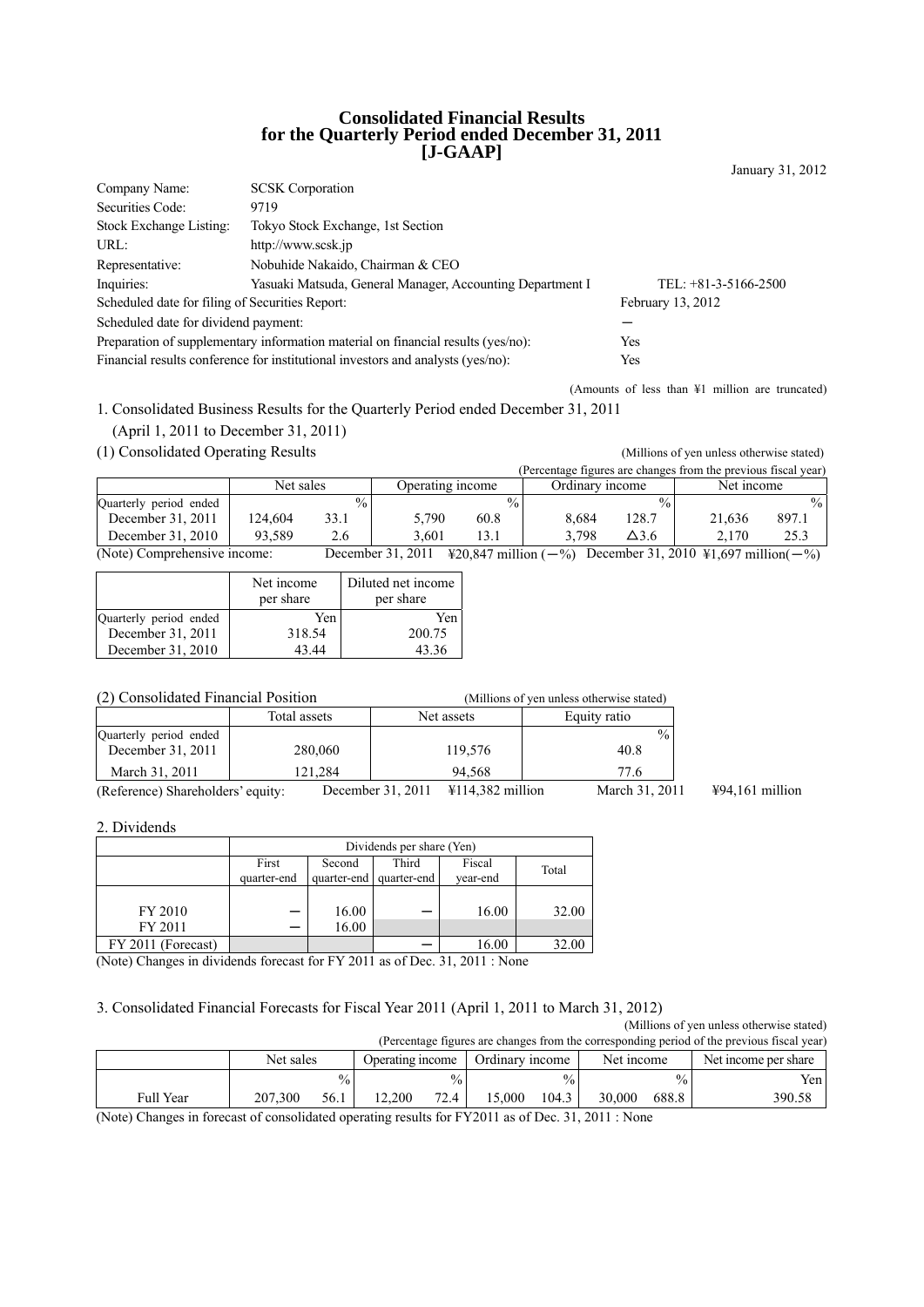#### 4. Other

- (1) Changes in significant subsidiaries during the period : Yes
	- (Changes in specified subsidiaries accompanying changes in scope of consolidation) Increase 2 companies (Name: CSK-VC Sustainability Investment Fund,

CSK Group Investment Fund)

Decrease None

- (2) Adoption of specific accounting procedures in preparing quarterly consolidated financial statements : None
- (3) Changes in accounting policies, changes in accounting estimates and restatement of prior period financial statements after error corrections : None
	- 1) Changes in accounting policies, changes in accounting standards and other regulations: None
	- 2) Changes in accounting policies due to other reasons: None
	- 3) Changes in accounting estimates: None
	- 4) Restatement of prior period financial statements after error corrections: None
- (4) Number of shares issued (Common stock)
	- 1) The number of shares issued as of the period-end (including treasury stock)

|    | As of December 31, 2011                                     | 107,986,403 shares |
|----|-------------------------------------------------------------|--------------------|
|    | As of March 31, 2011                                        | 54,291,447 shares  |
| 2) | The number of shares of treasury stock as of the period-end |                    |
|    | As of December 31, 2011                                     | 4,330,243 shares   |
|    | As of March 31, 2011                                        | 4,332,589 shares   |
| 3) | The average number of shares during the period              |                    |
|    | As of December 31, 2011                                     | 67,925,257 shares  |
|    | As of December 31, 2010                                     | 49,958,134 shares  |

\* Indication regarding execution of quarterly review procedures

• At the time of disclosure of this report, the review procedures for quarterly financial statements in accordance with the Financial Instruments and Exchange Law have not been completed.

\* Cautionary Statement Concerning Appropriate Use of Financial Forecasts and Other Explanatory Notes

• The financial forecasts contained in this document are based on the information currently available and certain assumptions deemed reasonable. Due to various factors, the actual result may vary from these forecasts. With regard to the assumptions on which financial forecasts are based and other explanatory notes in connection with the use of financial forecasts, please refer to "Qualitative Information of Consolidated Financial Forecasts for the fiscal year ending March 31, 2012" on page 3 of the attached.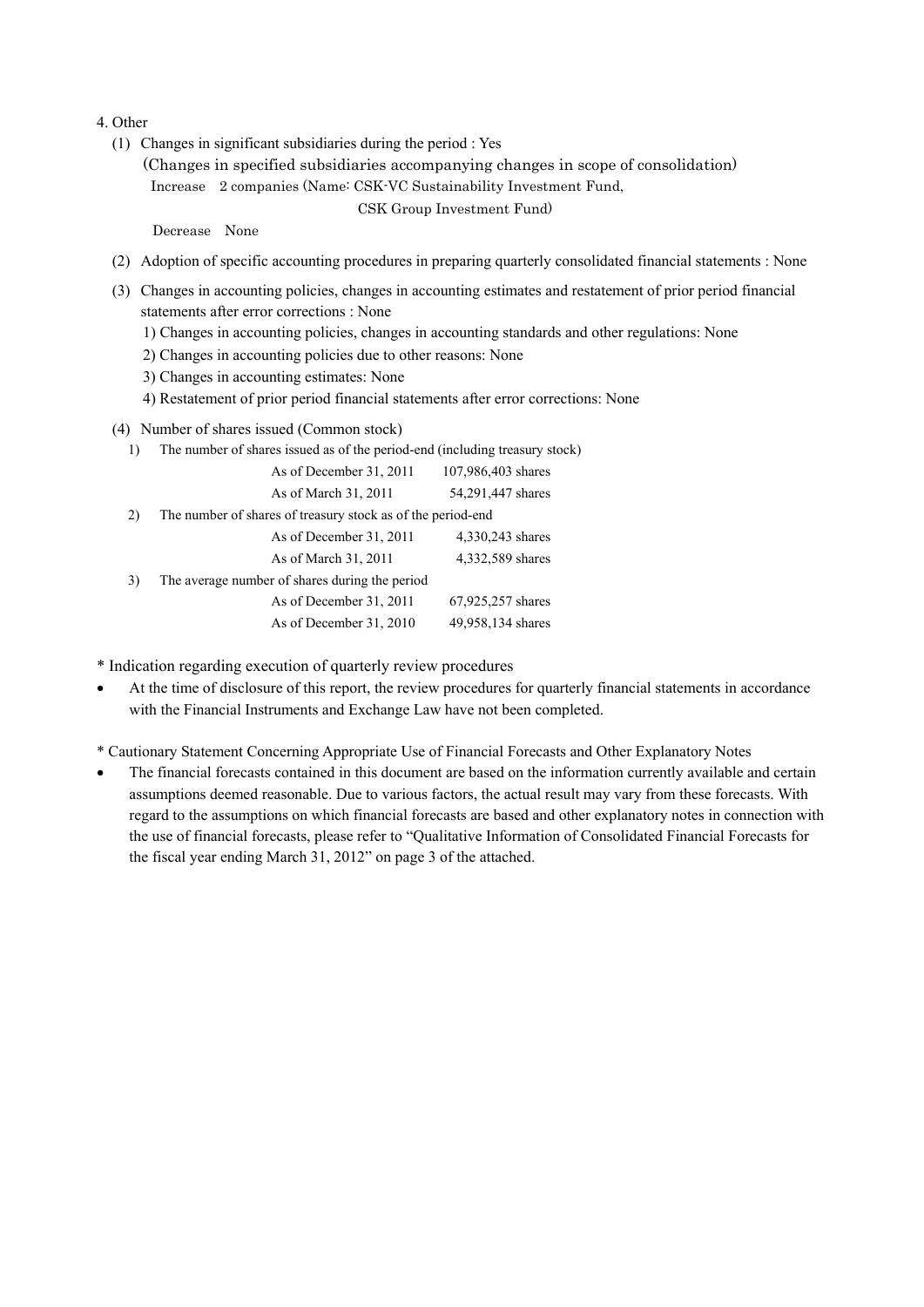Contents of attached documents

|     | 1. Qualitative information regarding Operating Results for the quarter ended December 31, 2011 ······························2                                                                                                 |
|-----|--------------------------------------------------------------------------------------------------------------------------------------------------------------------------------------------------------------------------------|
| (1) |                                                                                                                                                                                                                                |
| (2) |                                                                                                                                                                                                                                |
| (3) | Qualitative information of Consolidated Financial Forecast for the fiscal year ending March 31, 2012 ·················3                                                                                                        |
|     |                                                                                                                                                                                                                                |
| (1) | Changes in significant subsidiaries during the period manufactured contains and a strategy of a strategy of a strategy of a strategy of a strategy of a strategy of a strategy of a strategy of a strategy of a strategy of a  |
| (2) |                                                                                                                                                                                                                                |
| (3) | Changes in accounting policies, changes in accounting estimate and restatement of prior period financial                                                                                                                       |
|     |                                                                                                                                                                                                                                |
|     | 3. Quarterly Consolidated Financial Statements manufactured and content of the Statements of Statements and Statements and Statements and Statements and Statements and Statements and Statements and Statements and Statement |
| (1) |                                                                                                                                                                                                                                |
| (2) | Quarterly Consolidated Statements of Income and Comprehensive Income manufacturer and 7                                                                                                                                        |
|     |                                                                                                                                                                                                                                |
|     |                                                                                                                                                                                                                                |
| (3) |                                                                                                                                                                                                                                |
| (4) | Notes to Going Concern Assumption <b>Example 20</b> 11                                                                                                                                                                         |
| (5) |                                                                                                                                                                                                                                |
| (6) | Notes to Concerning Significant Changes in Shareholder's Equity (2008) 2014 12:00 Notes to Concerning Significant Changes in Shareholder's Equity (2008) 2014                                                                  |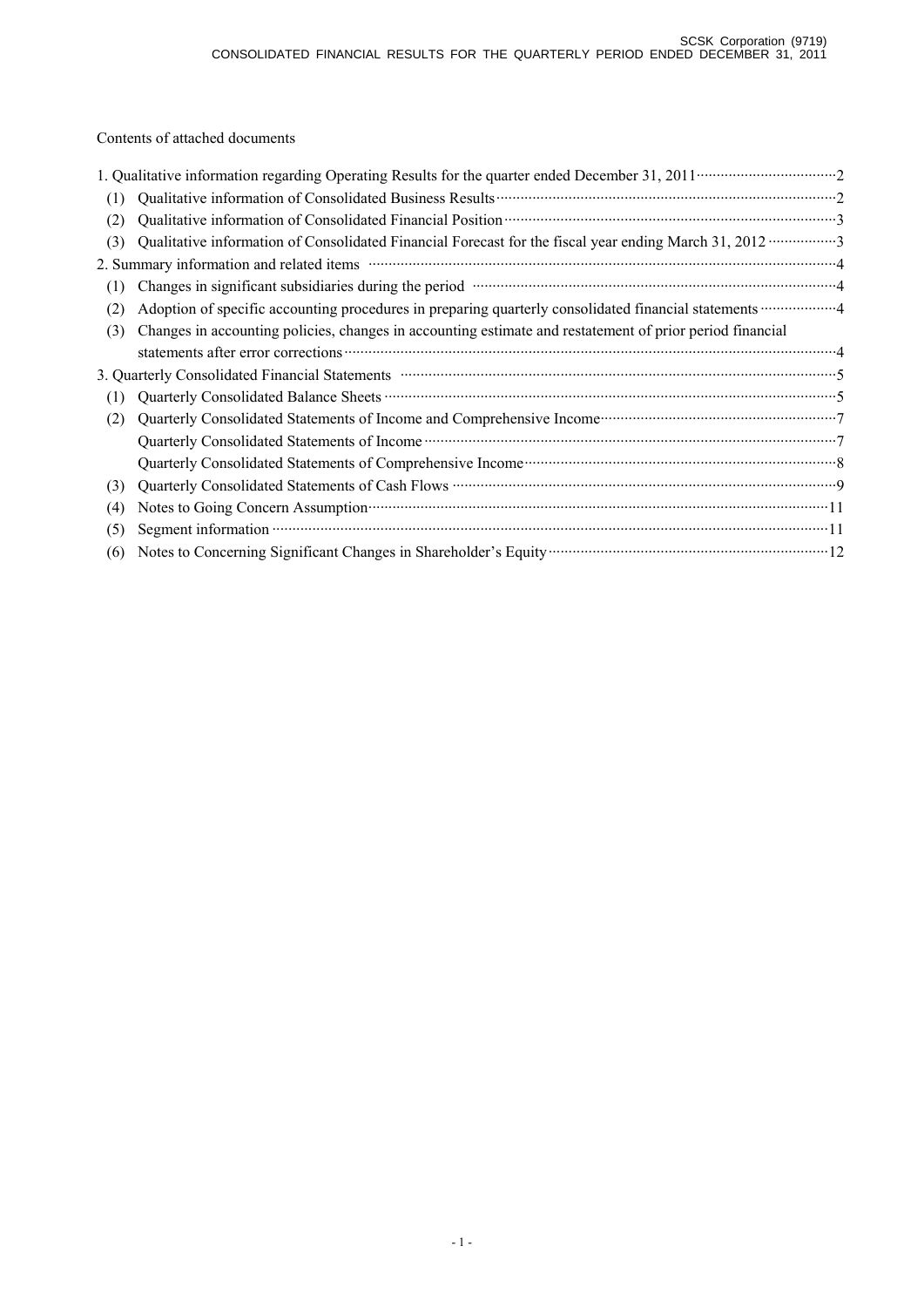### **1. Qualitative Information regarding Operating Results for the quarter ended December 31, 2011**

(1) Qualitative information of Consolidated Business Results

During the period under review, the domestic economic environment remained severe amid the ongoing impact of the Great East Japan Earthquake, although there were signs of gradual recovery. Domestic production and consumer demand stabilized, supported by post-earthquake reconstruction. Furthermore, manufacturing and exports have demonstrated a trend towards recovery. However, it showed only weak signs of recovery due to the effects of a strong yen and a slowdown in overseas economies, as well as a natural disaster in Thailand.

 The direction of Japan's economy continues to be unclear. Although there are expectations of positive impact from government fiscal and monetary initiatives in addition to the post-earthquake reconstruction demand, factors such as the European credit crisis-fueled strengthening of the yen and weakness in overseas economies are causes for concern. It is therefore necessary to maintain a close watch on economic direction.

In our operating environment, needs for IT investment among our customer remain solid as companies continue to be active to make up for the delay of the production and as the recovery from the Great East Japan Earthquake continues. Corporate customers focus on Business Continuity Planning and Disaster Recovery led to stronger interest in cloud computing services and data centers, and as the manufacturing sector in particular accelerates its globalization, the need for globally integrated IT systems management is increasing.

At the same time, with the state of the European economy affecting the yen exchange rate, export-oriented manufacturers are now taking a cautious approach to their assessment of the business outlook and their capital expenditure plans.

On October 1, 2011 the company was re-launched through a merger with CSK Corporation ("CSK"), forming SCSK Corporation. Post-merger consolidated net sales for the nine-month period were ¥124,604million, 33.1% higher than in the same period of the previous fiscal year. This outcome reflects the expansion of business through the merger, along with improved results for manufacturers and insurance customers. Operating income increased 60.8% to ¥5,790 million, reflecting the increased scale of the merged business, along with an improved gross profit margin. Ordinary income increased 128.7% to ¥8,684 million, partially due to recording gains from investments in an investment consortium. Net income for the period was ¥21,636 million, compared to ¥2,170 million in the same period of the previous year, reflecting extraordinary losses including the impairment loss of ¥1,700 million on the sale of certain assets concomitant with the merger, but also reflecting deferred tax assets arising from losses carried forward that were transferred from CSK with the merger.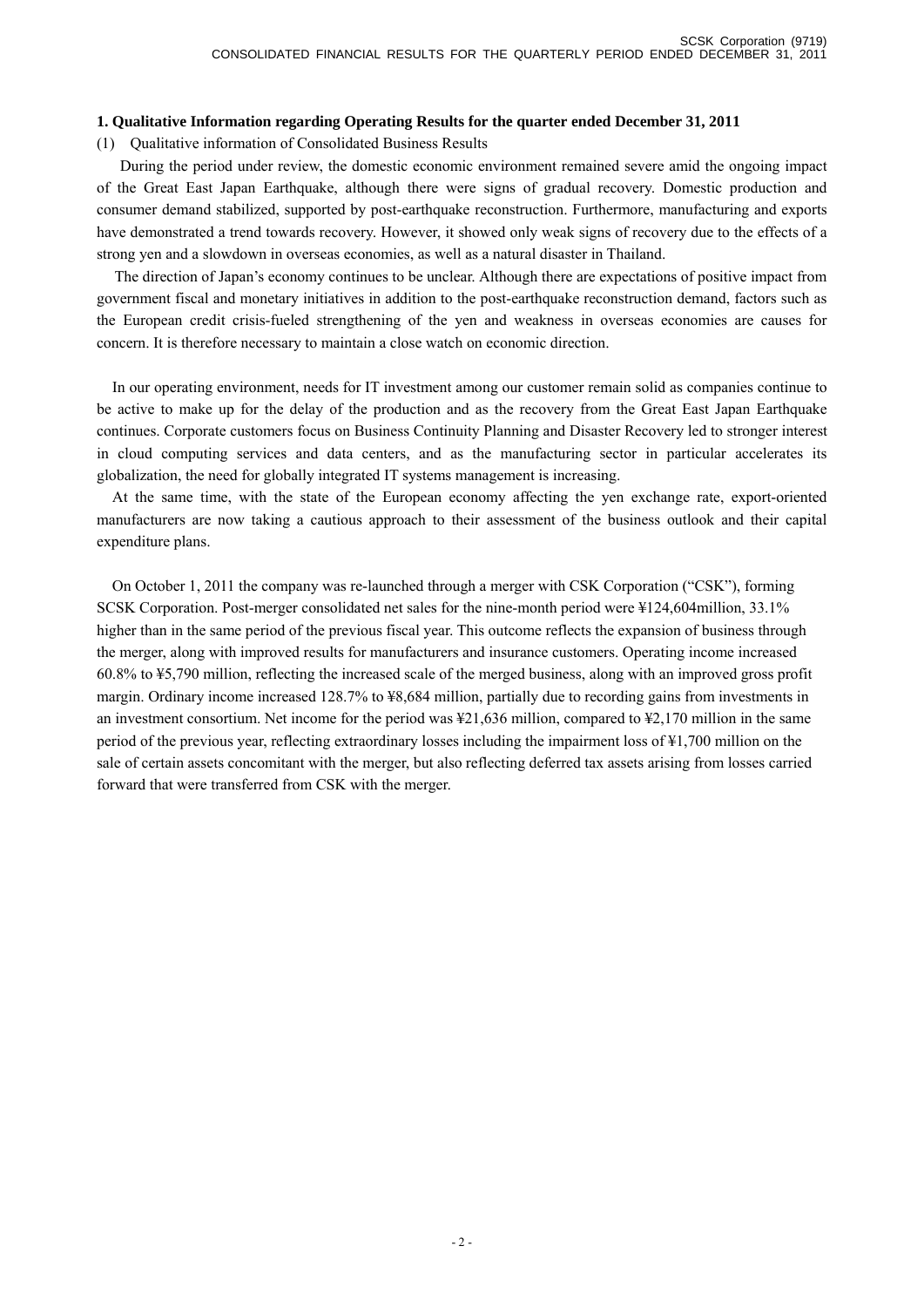(2) Qualitative information of Consolidated Financial Position

As of the end of the third quarter cash and cash equivalents were ¥54,147 million, ¥28,255 million higher than the end of the previous consolidated fiscal year. The main contributing factors are detailed below.

### **Cash flow from operating activities**

Net cash inflow from operating activities during the period under review was ¥10,003 million. This was primarily due to net income before income taxes and minority interests of ¥6,835 million, depreciation of ¥3,391 million and a decrease in accounts receivable of ¥5,872 million, while there were cash outflows primarily due to a decrease in accounts payable of ¥2,854 million and income tax paid of ¥4,289 million.

## **Cash flow from investing activities**

Net cash outflow from investing activities during the period under review was ¥8,315 million. This was primarily due to payments of ¥1,457 million for acquisition of property and equipments, ¥1,861 million for the purchases of software and other intangible assets and ¥13,918 million for the purchases of investment securities, while there were cash inflows primarily due to proceeds from withdrawal of investments in partnership ¥5,412 million.

## **Cash flow from financing activities**

Net cash outflow from financing activities during the period under review was ¥5,011 million. This was primarily due to repayment of long-term loans payable of ¥2,515 million, payment for cash dividends paid for year-end dividends (¥16 per share) for the fiscal year ended March 2011 of ¥803 million and interim dividends (¥16 per share) for the fiscal year ending March 2012 of ¥803 million.

(3) Qualitative Information of Consolidated Financial Forecasts for the fiscal year ending March 31, 2012

Results for the nine months under review were broadly in line with forecasts. There is no change at the present time to the full-year forecasts announced on December 19, 2011.

# \*Characteristics of SCSK Group's quarterly results

As many companies in Japan have fiscal years that run from April to March, adoption and inspection of computer systems tends to be concentrated in September and March, respectively the halfway point and end of the April to March fiscal year. Excluding sales covered by contract agreements, SCSK Group mainly records sales on a receipt-and-inspection basis. This means that Group business results fluctuate by season, with sales tending to be concentrated in the second and fourth quarters of each year.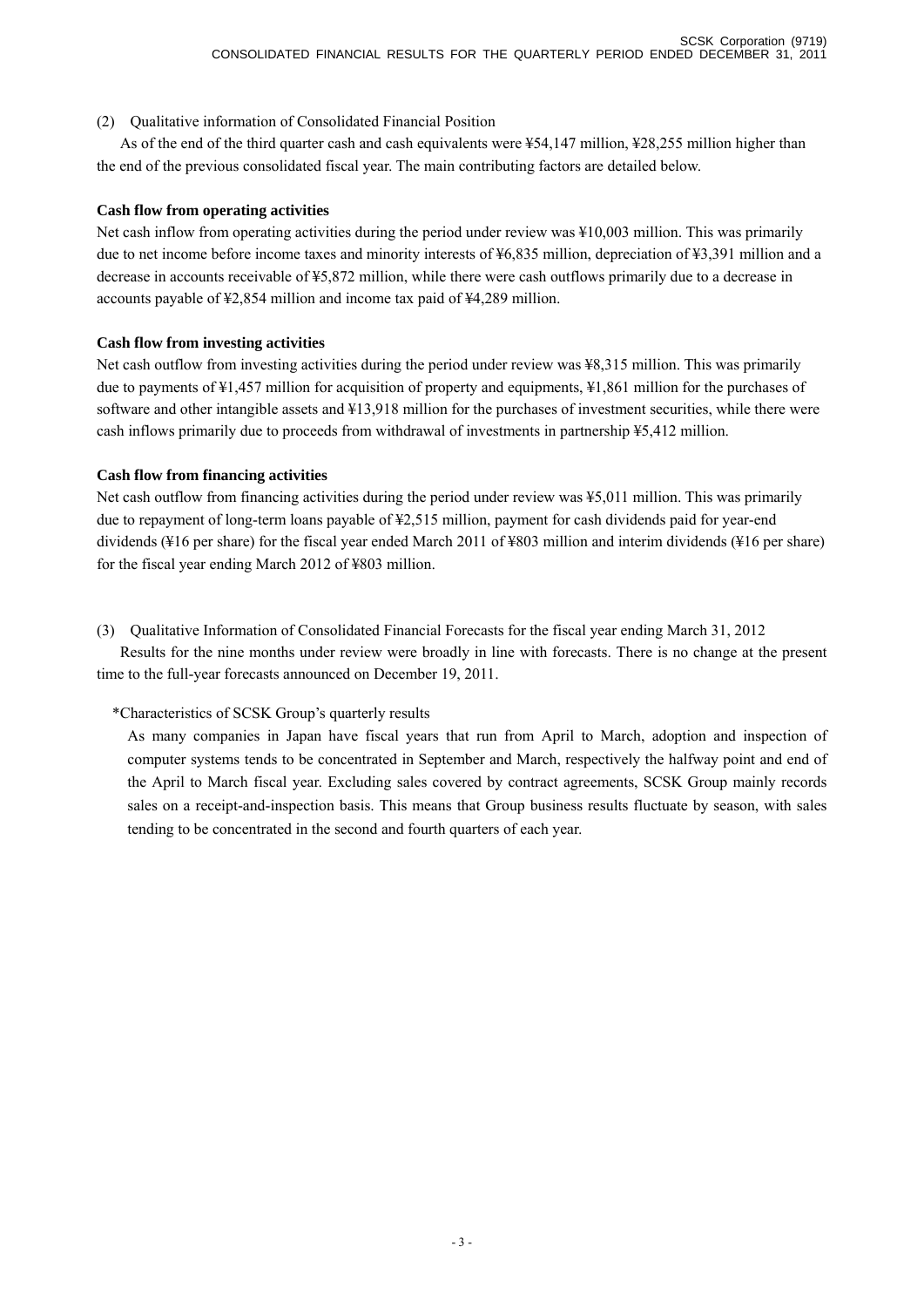### **2. Summary information and related items**

(1) Transfer of important subsidiaries in the nine months under review

Following the merger of the Company with CSK Corporation on October 1, 2011, subsidiaries of CSK were included in the scope of consolidation. Of these, two companies fall under the category of specified subsidiaries: CSK-VC Sustainability Investment Fund and CSK Group Investment Fund.

(2) Adoption of specific accounting procedures in preparing quarterly consolidated financial statements: No applicable items

(3) Changes in accounting policies, changes in accounting estimate and restatement of prior period financial statements after error corrections:

No applicable items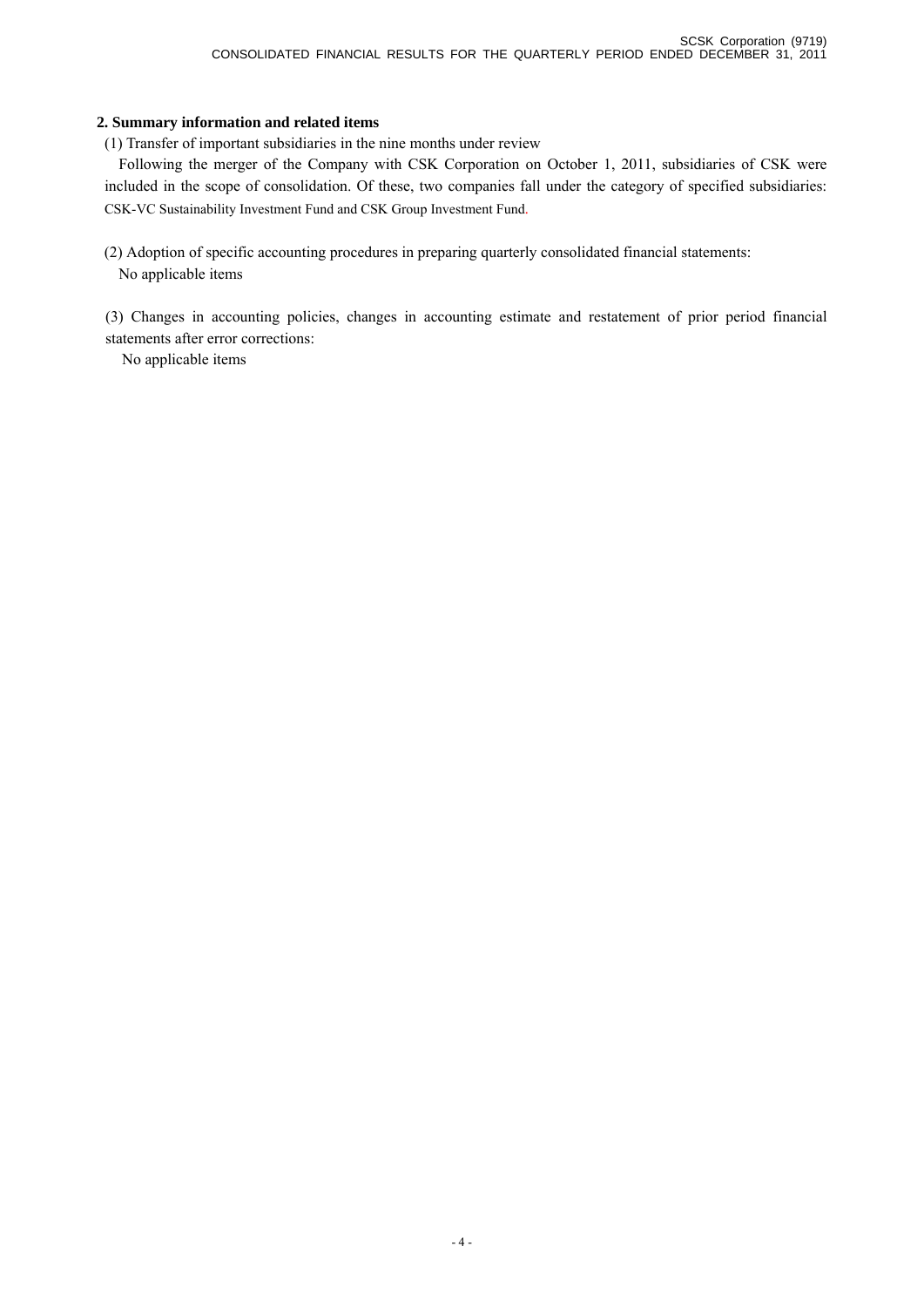# **3. Quarterly Consolidated Financial Statements**

# **(1) Quarterly Consolidated Balance Sheets**

|                                     |                     | (Unit: Millions of Yen) |
|-------------------------------------|---------------------|-------------------------|
|                                     | As of Mar. 31, 2011 | As of Dec. 31, 2011     |
| <b>ASSETS</b>                       |                     |                         |
| Current assets                      |                     |                         |
| Cash and deposits                   | 6,003               | 21,787                  |
| Notes and accounts receivable-trade | 29,810              | 44,978                  |
| Short-term investment securities    | 10,211              | 1,271                   |
| Merchandise and finished goods      | 2,871               | 4,310                   |
| Work in process                     | 136                 | 1,650                   |
| Raw materials and supplies          | 17                  | 61                      |
| Short-term loans receivable         | $\mathbf{0}$        | 17,294                  |
| Deposits paid                       | 9,688               | 33,660                  |
| Other                               | 6,385               | 19,341                  |
| Allowance for doubtful accounts     | (3)                 | (10,780)                |
| Total current assets                | 65,122              | 133,576                 |
| Noncurrent assets                   |                     |                         |
| Property, plant and equipment       |                     |                         |
| Buildings and structures, net       | 14,208              | 24,198                  |
| Land                                | 14,667              | 19,868                  |
| Others, net                         | 4,003               | 7,257                   |
| Total property, plant and equipment | 32,879              | 51,324                  |
| Intangible assets                   |                     |                         |
| Goodwill                            | 412                 | 373                     |
| Other                               | 5,874               | 8,435                   |
| Total intangible assets             | 6,286               | 8,808                   |
| Investments and other assets        |                     |                         |
| Investment securities               | 11,374              | 55,895                  |
| Other                               | 5,759               | 30,801                  |
| Allowance for doubtful accounts     | (138)               | (344)                   |
| Total investments and other assets  | 16,995              | 86,351                  |
| Total noncurrent assets             | 56,161              | 146,484                 |
| Total assets                        | 121,284             | 280,060                 |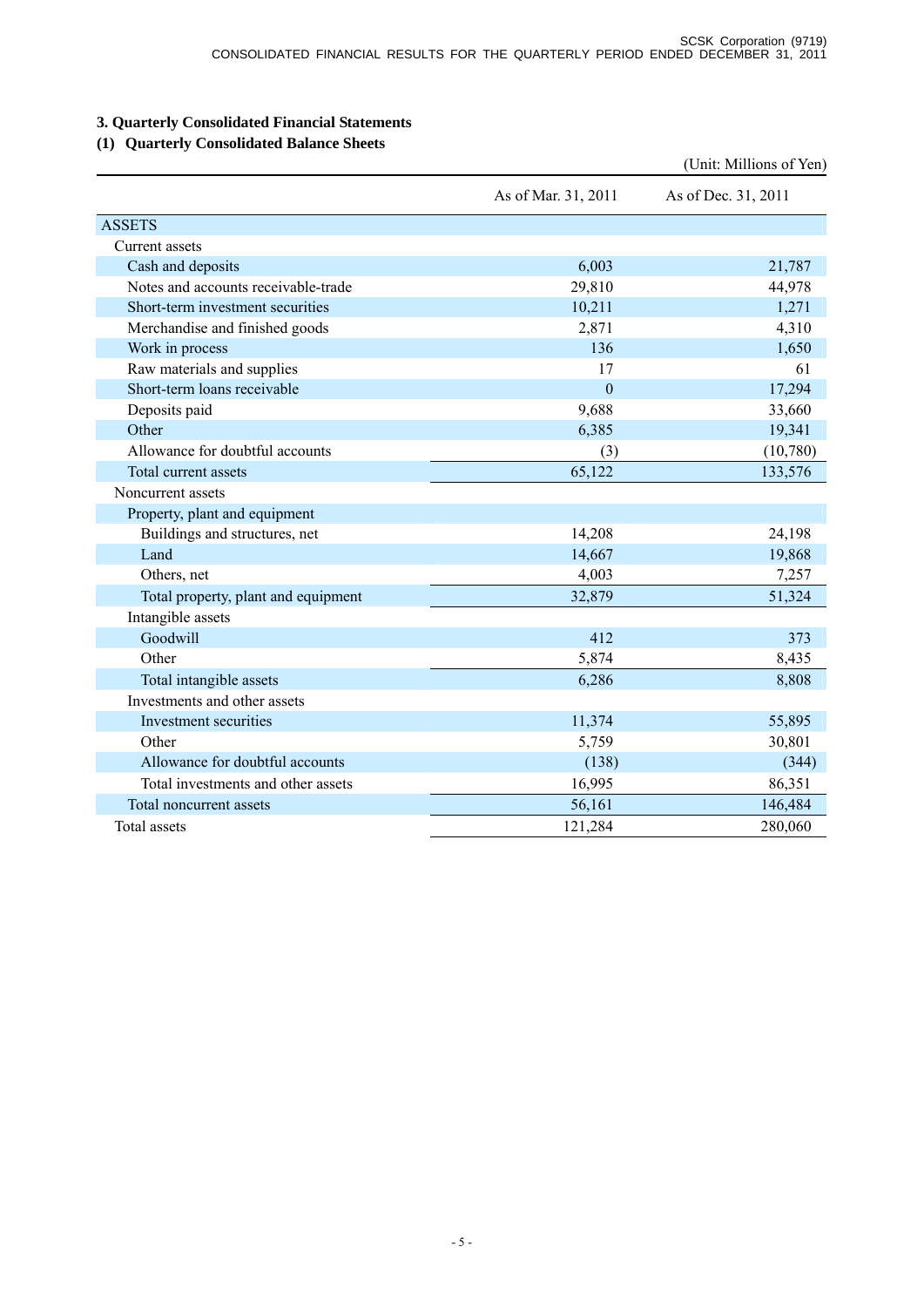|                                                       |                     | (Unit: Millions of Yen) |
|-------------------------------------------------------|---------------------|-------------------------|
|                                                       | As of Mar. 31, 2011 | As of Dec. 31, 2011     |
| <b>LIABILITIES</b>                                    |                     |                         |
| <b>Current liabilities</b>                            |                     |                         |
| Notes and accounts payable-trade                      | 10,163              | 12,045                  |
| Current portion of long-term loans payable            |                     | 10,015                  |
| Income taxes payable                                  | 1,859               | 130                     |
| Provision for bonuses                                 | 1,829               | 2,408                   |
| Provision for directors' bonuses                      | 45                  | 48                      |
| Provision for loss on construction contracts          | 28                  | 128                     |
| Deposits received of prepaid cards                    |                     | 58,072                  |
| Other                                                 | 9,508               | 25,493                  |
| Total current liabilities                             | 23,435              | 108,343                 |
| Noncurrent liabilities                                |                     |                         |
| Convertible bond-type bonds with subscription rights  |                     |                         |
| to shares                                             |                     | 35,000                  |
| Long-term loans payable                               |                     | 12,360                  |
| Provision for retirement benefits                     | 105                 | 233                     |
| Provision for directors' retirement benefits          | 27                  | 53                      |
| Asset retirement obligations                          | 887                 | 1,341                   |
| Other                                                 | 2,259               | 3,152                   |
| <b>Total noncurrent liabilities</b>                   | 3,280               | 52,141                  |
| <b>Total liabilities</b>                              | 26,715              | 160,484                 |
| <b>NET ASSETS</b>                                     |                     |                         |
| Shareholders' equity                                  |                     |                         |
| Capital stock                                         | 21,152              | 21,152                  |
| Capital surplus                                       | 31,299              | 33,155                  |
| Retained earnings                                     | 50,373              | 69,559                  |
| Treasury stock                                        | (8,717)             | (8,708)                 |
| Total shareholders' equity                            | 94,108              | 115,158                 |
| Accumulated other comprehensive income                |                     |                         |
| Valuation difference on available-for-sale securities | 862                 | 95                      |
| Deferred gains or losses on hedges                    | (81)                | (50)                    |
| Foreign currency translation adjustment               | (727)               | (821)                   |
| Total accumulated other comprehensive income          | 52                  | (776)                   |
| Subscription rights to shares                         | 197                 | 201                     |
| Minority interests                                    | 209                 | 4,992                   |
| Total net assets                                      | 94,568              | 119,576                 |
| Total liabilities and net assets                      | 121,284             | 280,060                 |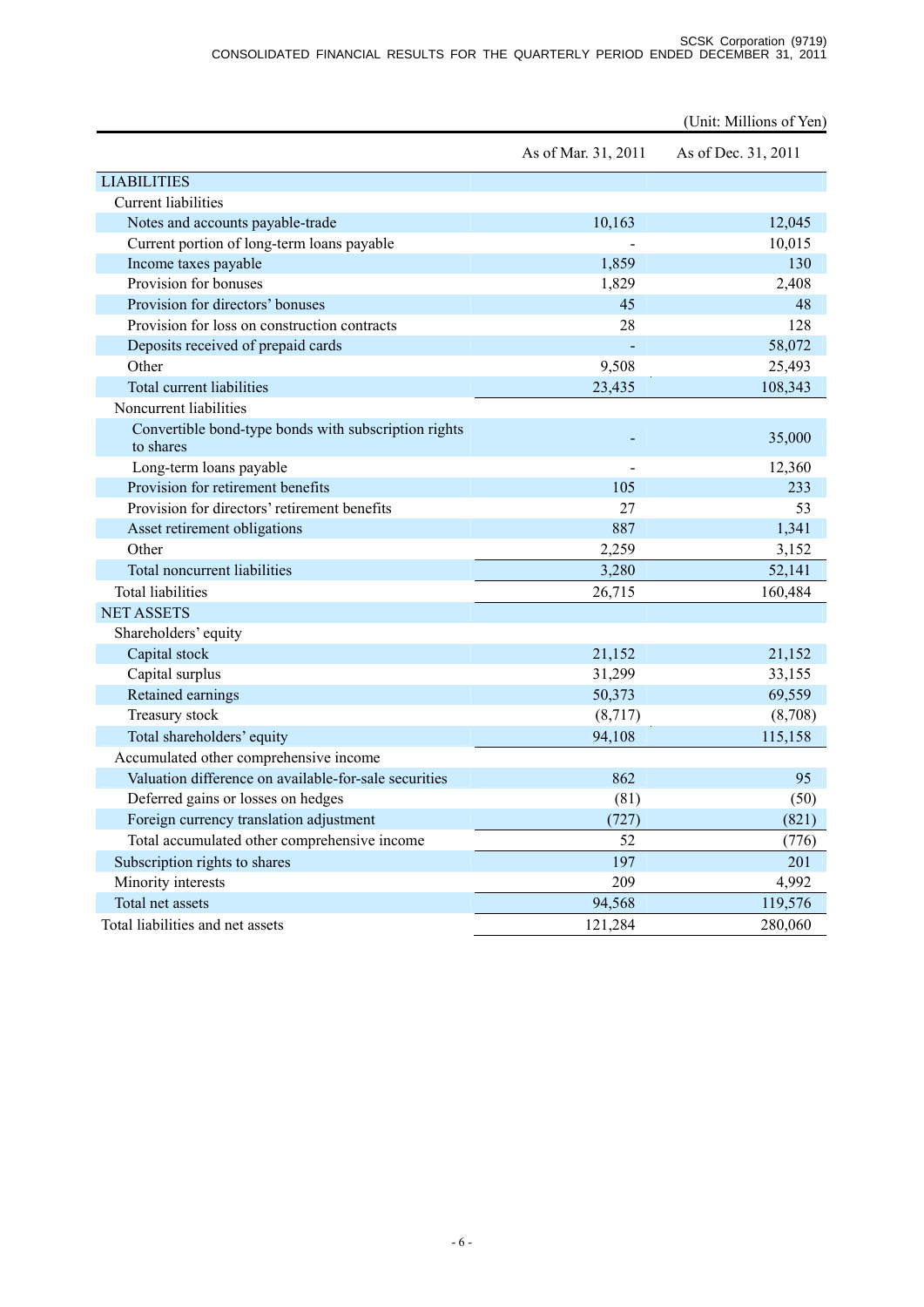# **(2) Quarterly Consolidated Statements of Income and Comprehensive Income Quarterly Consolidated Statements of Income**

|                                                                                           |                                       | (Unit: Millions of Yen)               |
|-------------------------------------------------------------------------------------------|---------------------------------------|---------------------------------------|
|                                                                                           | From Apr. 1, 2010<br>to Dec. 31, 2010 | From Apr. 1, 2011<br>to Dec. 31, 2011 |
| Net sales                                                                                 | 93,589                                | 124,604                               |
| Cost of sales                                                                             | 73,447                                | 96,546                                |
| Gross profit                                                                              | 20,141                                | 28,058                                |
| Selling, general and administrative expenses                                              | 16,540                                | 22,267                                |
| Operating income                                                                          | 3,601                                 | 5,790                                 |
| Non-operating income                                                                      |                                       |                                       |
| Interest income                                                                           | 101                                   | 100                                   |
| Dividends income                                                                          | 55                                    | 78                                    |
| Equity in earnings of affiliates                                                          | 76                                    | 143                                   |
| Gain on investments in partnership                                                        |                                       | 2,640                                 |
| Hoard profit of prepaid card                                                              |                                       | 278                                   |
| Other                                                                                     | 74                                    | 62                                    |
| Total non-operating income                                                                | 308                                   | 3,302                                 |
| Non-operating expenses                                                                    |                                       |                                       |
| Interest expenses                                                                         | 17                                    | 97                                    |
| Loss on investments in partnership                                                        | 49                                    |                                       |
| Loss on valuation of investment securities                                                |                                       | 118                                   |
| Settlement package                                                                        | 19                                    |                                       |
| Retirement benefit expenses                                                               |                                       | 65                                    |
| Other                                                                                     | 24                                    | 126                                   |
| Total non-operating expenses                                                              | 111                                   | 408                                   |
| Ordinary income                                                                           | 3,798                                 | 8,684                                 |
| Extraordinary income                                                                      |                                       |                                       |
| Gain on sales of noncurrent assets                                                        | $\overline{0}$                        | 3                                     |
| Gain on sales of investment securities                                                    | 508                                   | 17                                    |
| Gain on sales of subsidiaries and affiliates' stocks                                      |                                       | 101                                   |
| Gain on sales of membership                                                               |                                       | 10                                    |
| Gain on reversal of subscription rights to shares                                         | 5                                     | 7                                     |
| Total extraordinary income                                                                | 514                                   | 141                                   |
| Extraordinary loss                                                                        |                                       |                                       |
| Loss on retirement of noncurrent assets                                                   | 67                                    | 56                                    |
| Loss on sales of noncurrent assets                                                        | 3                                     | 1                                     |
| <b>Impairment</b> loss                                                                    |                                       | 1,700                                 |
| Loss on sales of membership                                                               |                                       | $\boldsymbol{0}$                      |
| Loss on valuation of membership                                                           |                                       | 4                                     |
| Loss on sales of investment securities                                                    |                                       | 4                                     |
| Loss on valuation of investment securities                                                |                                       | 16                                    |
| Loss on adjustment for changes of accounting standard<br>for asset retirement obligations | 40                                    |                                       |
| Office transfer related expenses                                                          | 470                                   |                                       |
| Merger expenses                                                                           |                                       | 207                                   |
| Total extraordinary loss                                                                  | 583                                   | 1,991                                 |
| Income before income taxes and minority interests                                         | 3,729                                 | 6,835                                 |
| Income taxes — current                                                                    | 868                                   | 159                                   |
| Income taxes — deferred                                                                   | 719                                   | (14,996)                              |
| Total income taxes                                                                        | 1,588                                 | (14, 837)                             |
| Income before minority interests                                                          | 2,140                                 | 21,673                                |
| Minority interests in gain (loss)                                                         | (29)                                  | 36                                    |
| Net income                                                                                | 2,170                                 | 21,636                                |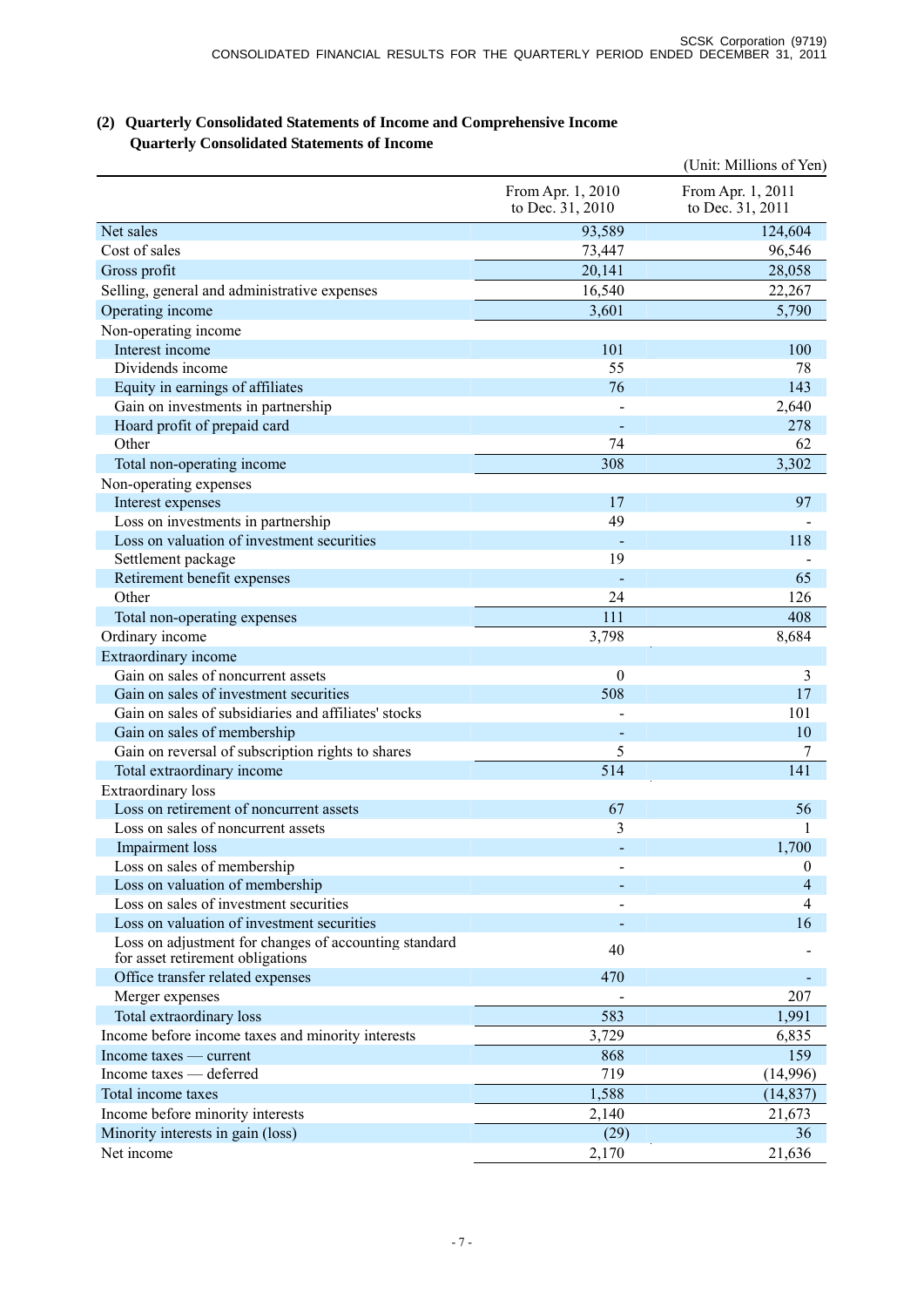# **Quarterly Consolidated Statements of Comprehensive Income**

|                                                                                        |                                       | (Unit: Millions of Yen)               |
|----------------------------------------------------------------------------------------|---------------------------------------|---------------------------------------|
|                                                                                        | From Apr. 1, 2010<br>to Dec. 31, 2010 | From Apr. 1, 2011<br>to Dec. 31, 2011 |
| Income before minority interests                                                       | 2,140                                 | 21,673                                |
| Other comprehensive income                                                             |                                       |                                       |
| Valuation difference on available-for-sale securities                                  | (189)                                 | (742)                                 |
| Deferred gains or losses on hedges                                                     | (118)                                 | 31                                    |
| Foreign currency translation adjustment                                                | (129)                                 | (90)                                  |
| Share of other comprehensive income of associates<br>accounted for using equity method | (5)                                   | (25)                                  |
| Total other comprehensive income                                                       | (442)                                 | (825)                                 |
| Comprehensive income                                                                   | 1,697                                 | 20,847                                |
| (Comprehensive income attributable to)                                                 |                                       |                                       |
| Comprehensive income attributable to owners of the<br>parent                           | 1,727                                 | 20,812                                |
| Comprehensive income attributable to minority interests                                | (29)                                  | 34                                    |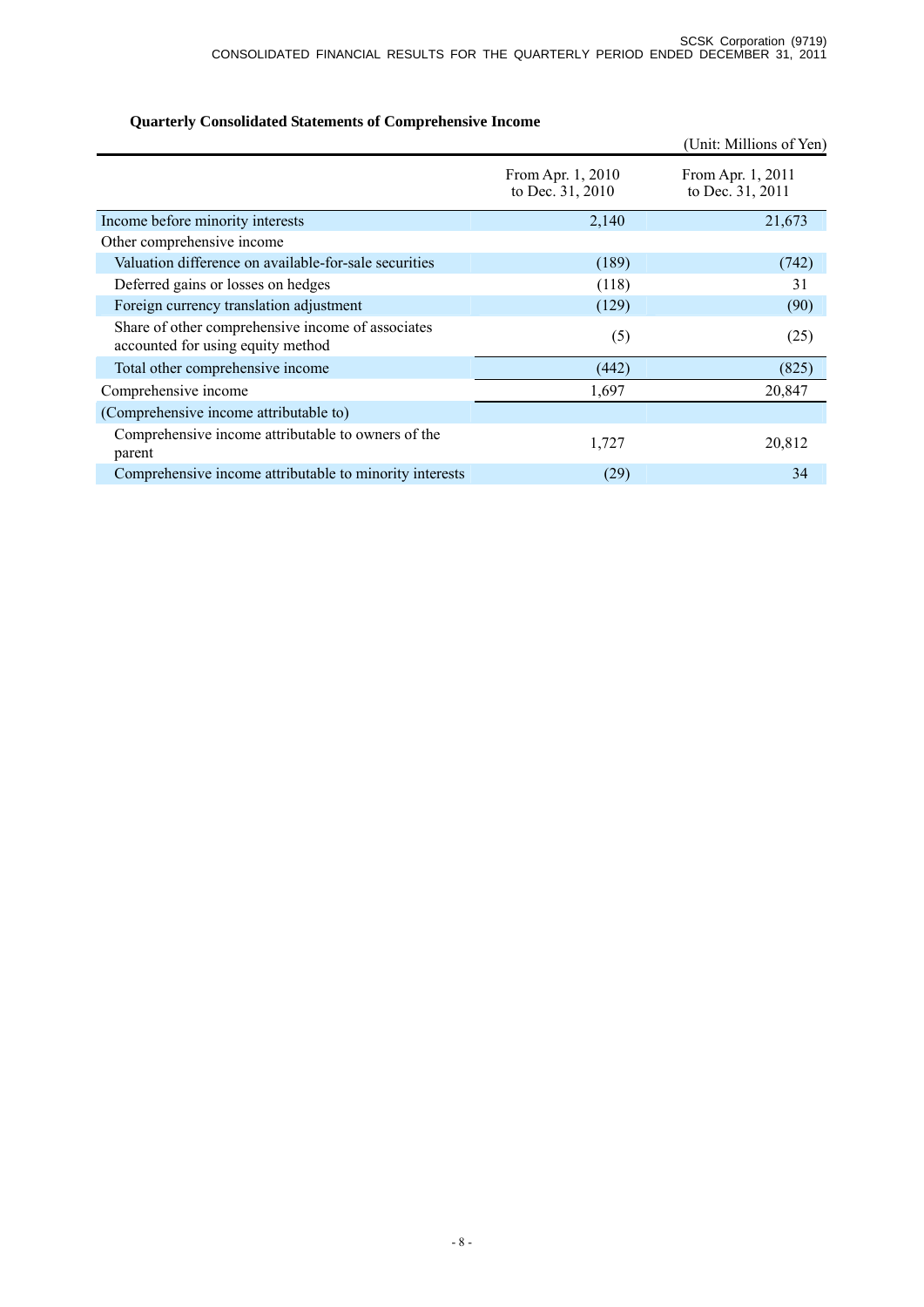# **(3) Quarterly Consolidated Statements of Cash Flows**

|                                                                                           |                                       | (Unit: Millions of Yen)               |
|-------------------------------------------------------------------------------------------|---------------------------------------|---------------------------------------|
|                                                                                           | From Apr. 1, 2010<br>to Dec. 31, 2010 | From Apr. 1, 2011<br>to Dec. 31, 2011 |
| Net cash provided by (used in) operating activities                                       |                                       |                                       |
| Income before income taxes and minority interests                                         | 3,729                                 | 6,835                                 |
| Depreciation and amortization                                                             | 2,559                                 | 3,391                                 |
| Amortization of goodwill                                                                  | 69                                    | 67                                    |
| Impairment loss                                                                           |                                       | 1,700                                 |
| Increase (decrease) in allowance for doubtful accounts                                    | (25)                                  | (69)                                  |
| Increase (decrease) in provision for retirement benefits                                  | (2)                                   | 16                                    |
| Increase (decrease) in provision for relocation costs of<br>headquarter office            | (342)                                 |                                       |
| Decrease (increase) in prepaid pension costs                                              | 208                                   | (849)                                 |
| Loss on retirement of noncurrent assets                                                   | 67                                    | 56                                    |
| Loss (gain) on sales of noncurrent assets                                                 | $\overline{\mathbf{3}}$               | (1)                                   |
| Loss (gain) on valuation of investment securities                                         |                                       | 135                                   |
| Loss (gain) on sales of investment securities                                             | (508)                                 | (14)                                  |
| Loss (gain) on sales of subsidiaries and affiliates' stocks                               |                                       | (101)                                 |
| Equity in (earnings) losses of affiliates                                                 | (76)                                  | (143)                                 |
| Share-based compensation expenses                                                         | 50                                    | 20                                    |
| Loss on adjustment for changes of accounting standard for<br>asset retirement obligations | 40                                    |                                       |
| Interest and dividends income                                                             | (157)                                 | (178)                                 |
| Loss (gain) on investments in partnership                                                 | 49                                    | (2,640)                               |
| Decrease (increase) in notes and accounts receivable-trade                                | 3,061                                 | 5,872                                 |
| Decrease (increase) in inventories                                                        | (933)                                 | 147                                   |
| Increase (decrease) in notes and accounts payable-trade                                   | (2,351)                               | (2, 854)                              |
| Increase (decrease) in deposits received of prepaid cards                                 |                                       | 1,196                                 |
| Directors' bonus payments                                                                 | (78)                                  | (47)                                  |
| Other, net                                                                                | 2,285                                 | 1,453                                 |
| Subtotal                                                                                  | 7,650                                 | 13,993                                |
| Interest and dividends income received                                                    | 270                                   | 323                                   |
| Interest expenses paid                                                                    | (17)                                  | (24)                                  |
| Income taxes paid                                                                         | (1, 825)                              | (4,289)                               |
| Net cash provided by (used in) operating activities                                       | 6,078                                 | 10,003                                |
| Net cash provided by (used in) investing activities                                       |                                       |                                       |
| Purchase of short-term investment securities                                              |                                       | (899)                                 |
| Proceeds from sales and redemption of securities                                          |                                       | 805                                   |
| Purchase of property, plant and equipment                                                 | (3, 411)                              | (1, 457)                              |
| Proceeds from sales of property, plant and equipment                                      | 1                                     | 1,604                                 |
| Purchase of intangible assets                                                             | (1,378)                               | (1, 861)                              |
| Purchase of investment securities                                                         | (5)                                   | (13,918)                              |
| Proceeds from sales and redemption of investment<br>securities                            | 1,762                                 | 1,875                                 |
| Proceeds from withdrawal of investments in partnership                                    |                                       | 5,412                                 |
| Payments from purchase of business                                                        | (5)                                   |                                       |
| Proceeds from purchase of business                                                        |                                       | 169                                   |
| Payments for lease and guarantee deposits                                                 | (1, 326)                              | (95)                                  |
| Proceeds from collection of lease and guarantee deposits                                  | 1,154                                 | 55                                    |
| Payments for fulfillment of asset retirement obligations                                  | (269)                                 |                                       |
| Other, net                                                                                | 80                                    | (5)                                   |
| Net cash provided by (used in) investing activities                                       | (3, 397)                              | (8,315)                               |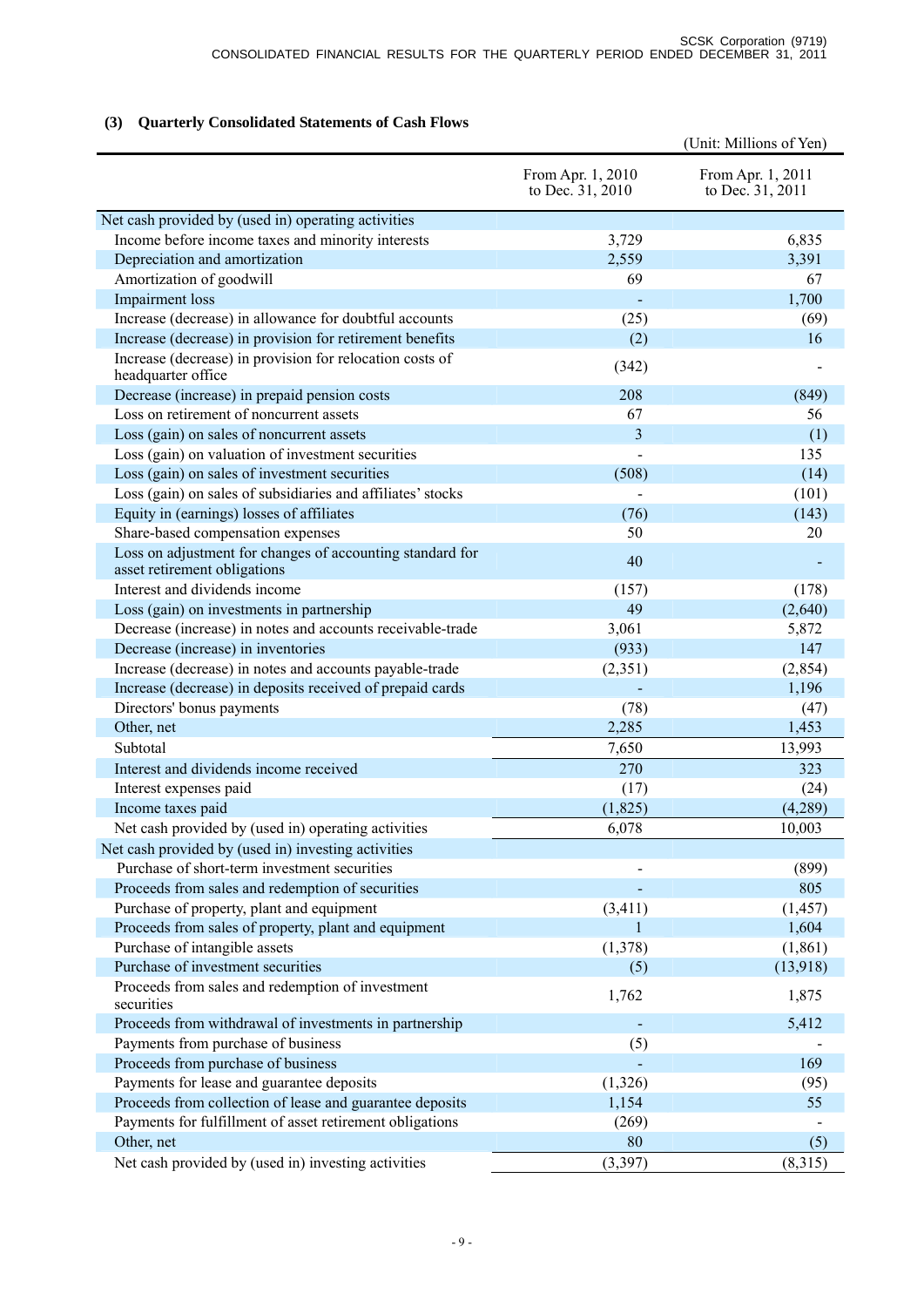|                                                                |                                       | (Unit: Millions of Yen)               |
|----------------------------------------------------------------|---------------------------------------|---------------------------------------|
|                                                                | From Apr. 1, 2010<br>to Dec. 31, 2010 | From Apr. 1, 2011<br>to Dec. 31, 2011 |
| Net cash provided by (used in) financing activities            |                                       |                                       |
| Repayment of long-term loans payable                           |                                       | (2,515)                               |
| Repayments of lease obligations                                | (590)                                 | (846)                                 |
| Purchase of treasury stock                                     | (1)                                   | (6)                                   |
| Proceeds from sales of treasury stock                          | $\Omega$                              | 3                                     |
| Cash dividends paid                                            | (1,606)                               | (1,606)                               |
| Cash dividends paid to minority shareholders                   |                                       | (40)                                  |
| Other, net                                                     |                                       |                                       |
| Net cash provided by (used in) financing activities            | (2,198)                               | (5,011)                               |
| Effect of exchange rate change on cash and cash<br>equivalents | (96)                                  | (69)                                  |
| Net increase (decrease) in cash and cash equivalents           | 385                                   | (3,392)                               |
| Cash and cash equivalents at the beginning of period           | 26,202                                | 25,892                                |
| Increase in cash and cash equivalents resulting from<br>merger |                                       | 31,648                                |
| Cash and cash equivalents at the end of period                 | 26,588                                | 54,147                                |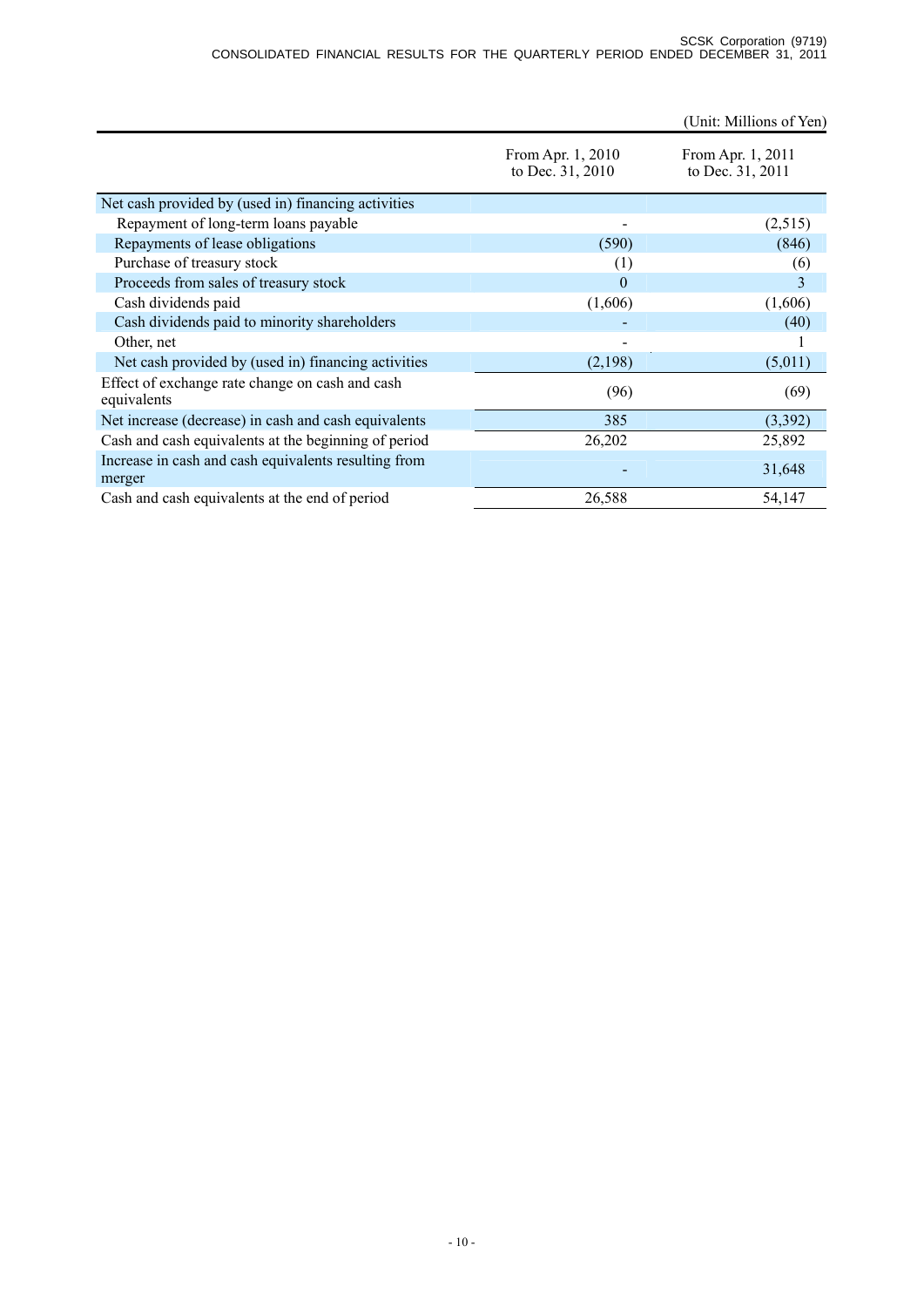# **(4) Notes to Going Concern Assumption**

No applicable items.

### **(5) Segment Information**

Ⅰ. Fiscal Year 2010 (April 1, 2010, to December 31, 2010) Information on Sales, Income (Loss) by Reported Segment

|                                                   |                                                         |                                       |                    |                         |        |        |                          | (Unit: Millions of Yen)                                                                |
|---------------------------------------------------|---------------------------------------------------------|---------------------------------------|--------------------|-------------------------|--------|--------|--------------------------|----------------------------------------------------------------------------------------|
|                                                   | Distribution $&$<br>Manufacturing<br>System<br>Solution | Financial<br>System & ERP<br>Solution | Global<br>Solution | IT Platform<br>Solution | Others | Total  | Adjustments<br>(Notes 1) | Amounts Reported<br>in the Consolidated<br>Financial<br><b>Statements</b><br>(Notes 2) |
| Sales<br>(1) Outside<br>customers<br>$(2)$ Inter- | 24,981                                                  | 15,702                                | 12,946             | 35,307                  | 4,651  | 93,589 |                          | 93,589                                                                                 |
| segment sales or<br>transfers                     | 126                                                     | 184                                   | 127                | 2,861                   | 11     | 3,311  | (3,311)                  |                                                                                        |
| Total                                             | 25,108                                                  | 15,886                                | 13,074             | 38,169                  | 4,662  | 96,901 | (3,311)                  | 93,589                                                                                 |
| Segmental<br>income (loss)                        | 813                                                     | (148)                                 | 1,442              | 2,007                   | (111)  | 4,004  | (403)                    | 3,601                                                                                  |

Notes: The details of "Adjustments" are as follows:

1. The Adjustments of (¥403 million) on Segmental income (loss) represent general corporate expenses, which are not allocated to the reported segments.

2. The Segmental income (loss) is adjusted with operating income in the Consolidated Statements of Income.

- Ⅱ. Fiscal Year 2011 (April 1, 2011, to December 31, 2011)
- 1) Information on Sales, Income (Loss) by Reported Segment

|                                                                                  |                                                           |                                       |                 |                                |                        |                  |              | (Unit: Millions of Yen)         |
|----------------------------------------------------------------------------------|-----------------------------------------------------------|---------------------------------------|-----------------|--------------------------------|------------------------|------------------|--------------|---------------------------------|
|                                                                                  | Distribution &<br>Manufacturing<br><b>System Solution</b> | Financial<br>System & ERP<br>Solution | Global Solution | <b>IT Platform</b><br>Solution | Systems<br>Development | IT<br>Management | <b>BPO</b>   | Prepaid Card<br><b>Business</b> |
| Sales<br>$(1)$ Outside<br>customers<br>$(2)$ Inter-segment<br>sales or transfers | 25,016<br>1,077                                           | 13,895<br>179                         | 11,176<br>148   | 33,342<br>3,194                | 19,559<br>505          | 7.912<br>547     | 7,845<br>292 | 742<br>52                       |
| Total                                                                            | 26,093                                                    | 14,075                                | 11,324          | 36,536                         | 20,064                 | 8,459            | 8,138        | 794                             |
| Segmental<br>income (loss)                                                       | 556                                                       | (234)                                 | 1,376           | 1,897                          | 1,679                  | 979              | 26           | 119                             |

|                                                        | Others     | Total            | Adjustments<br>(Notes 1) | Amounts Reported<br>in the Consolidated<br>Financial<br><b>Statements</b><br>(Notes 2) |
|--------------------------------------------------------|------------|------------------|--------------------------|----------------------------------------------------------------------------------------|
| Sales<br>(1) Outside<br>customers<br>(2) Inter-segment | 5,114<br>3 | 124,604<br>6,001 | (6,001)                  | 124,604                                                                                |
| sales or transfers<br>Total                            | 5,117      | 130,605          | (6,001)                  | 124,604                                                                                |
| Segmental<br>income (loss)                             | 119        | 6,519            | (729)                    | 5,790                                                                                  |